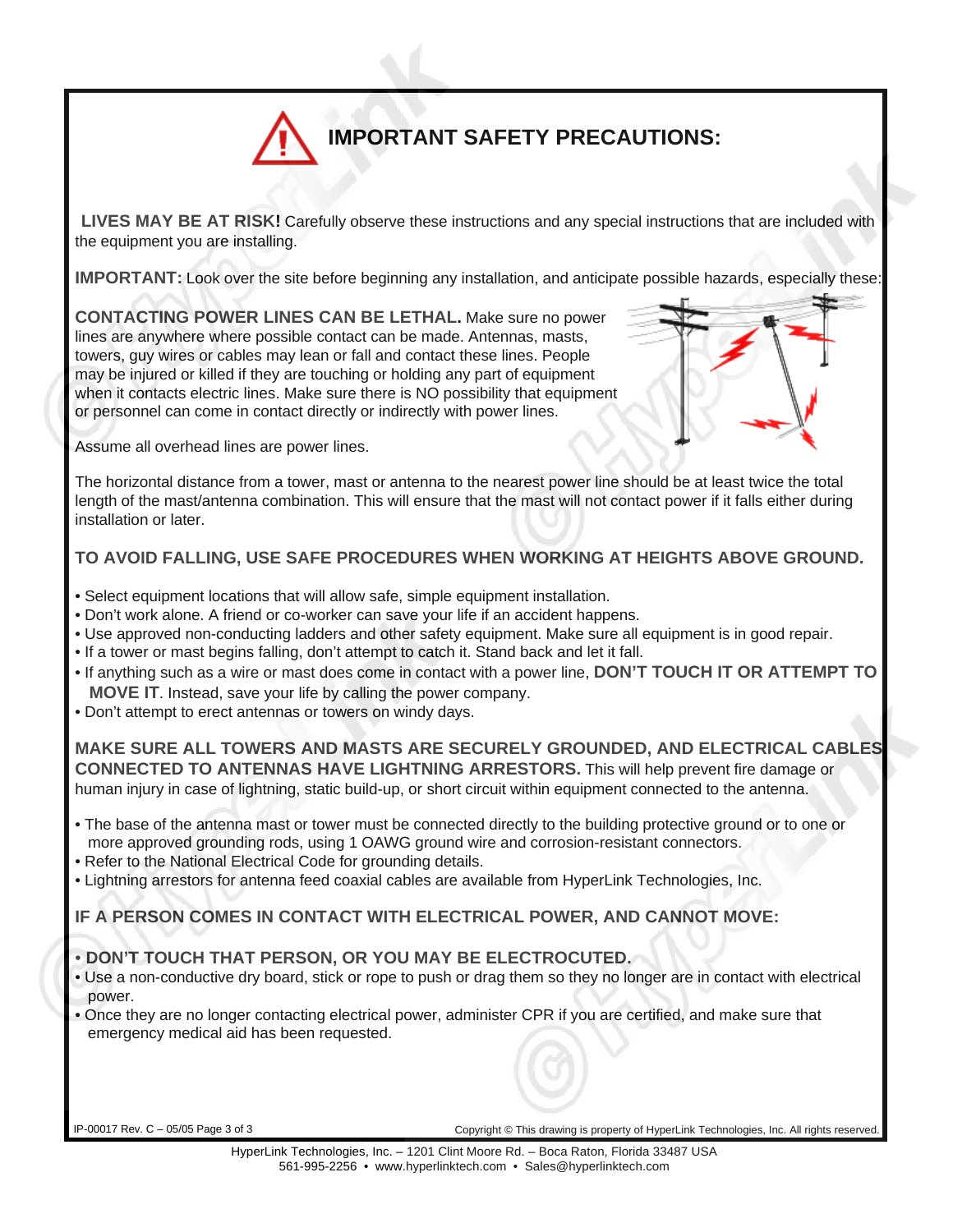

HyperLink Technologies, Inc. – 1201 Clint Moore Rd. – Boca Raton, Florida 33487 USA 561-995-2256 • www.hyperlinktech.com • Sales@hyperlinktech.com